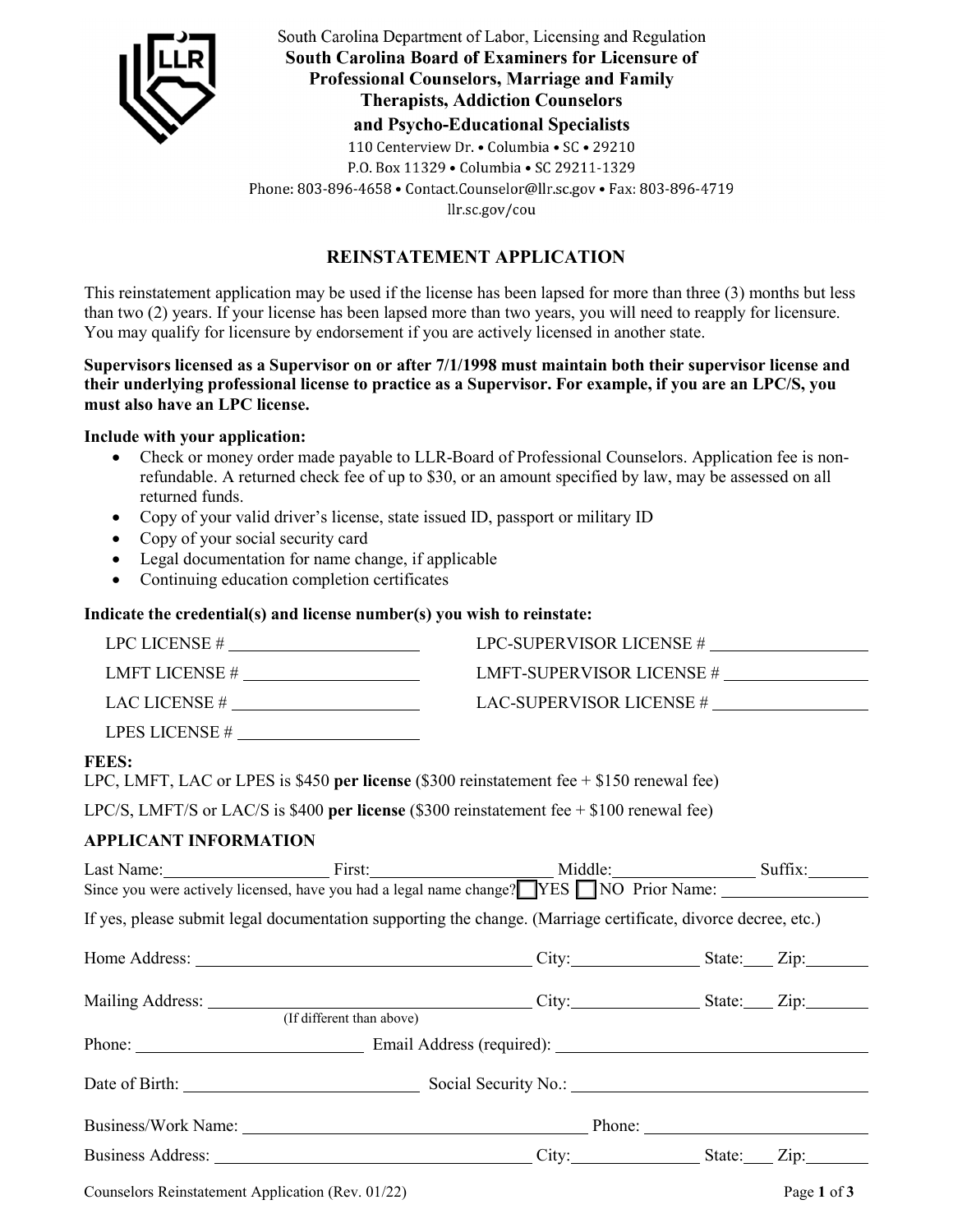#### **OUT OF STATE LICENSURE**

Since you were initially licensed or since you last renewed, have you been licensed in another state? YES  $\Box$  NO  $\Box$ If yes, list the state(s) and license number below.

State: License #: License #: State: License #: State: License #: License = State: License +: License +: License +: License +: License +: License +: License +: License +: License +: License +: License +: License +: License +: License +: License +: License +: License +:

## **CONTINUING EDUCATION**

Biennial CE hours are 40 CE hours for LPC, LMFT, LAC or LPES licensees (6 CEUs in ethics, 34 CEUs related to the respective license held). Biennial CE hours for dual license-holders are 50 (6 CEUs in ethics, 44 hours divided among the respective licenses held).

If you also have a Supervisor license, the Supervisor biennial CE hours are 10 CEUs for a Supervisor license, in addition to the CEU requirements set out above. (Ex: 10 CEUs for an LPC/S + 40 CEUs for an LPC = 50 CEU hours biennially. For those dually licensed, 10 CEUs for a Supervisor license or licenses + 50 CEUs for dual  $LPC/LMFT/LAC$  licenses = 60 hours biennially).

Continuing Education completion certificates must be submitted with this application.

## **PERSONAL HISTORY INFORMATION**

Answer all the questions below; you are required to include a detailed written statement of explanation with your application for any "Yes" answers. However, if you answer "Yes" to question #3, you will also need to describe any pending charges in addition to providing a criminal background check from the state in which the offense took place (i.e., SLED, etc.).

#### **Since you were initially licensed or since you last renewed:**

|                                                                                                                                                                                                                                                        | 1. Have you had any application for any professional license refused or denied by any licensing<br>authority?                                                                                                                               | $YES \Box NO \Box$ |  |
|--------------------------------------------------------------------------------------------------------------------------------------------------------------------------------------------------------------------------------------------------------|---------------------------------------------------------------------------------------------------------------------------------------------------------------------------------------------------------------------------------------------|--------------------|--|
|                                                                                                                                                                                                                                                        | 2. Have your privileges been restricted or terminated by any association and/or licensed facility?                                                                                                                                          | $YES \Box NO \Box$ |  |
|                                                                                                                                                                                                                                                        | 3. Have you been convicted of or pled guilty or not contendere to a felony, or to a crime<br>involving drugs or moral turpitude?                                                                                                            | $YES \Box NO \Box$ |  |
|                                                                                                                                                                                                                                                        | If Yes, attach a certified copy of the court records regarding your conviction, the nature<br>of the offense, date of discharge. Also, if applicable, have a statement from your probation<br>or parole officer sent directly to the Board. |                    |  |
|                                                                                                                                                                                                                                                        | 4. Have you practiced the profession under the influence of alcohol and/or drugs, or do you use<br>alcohol and/or drugs to such a degree that you are unfit to competently and safely practice the<br>profession?                           | $YES \Box NO \Box$ |  |
|                                                                                                                                                                                                                                                        | 5. Have you sustained a physical or mental impairment or disability which renders your ability to<br>practice dangerous to the public?                                                                                                      | $YES \Box NO \Box$ |  |
| <b>STATEMENT OF APPLICANT</b><br>Should I furnish any false information on this application or on any supporting document or material, I understand<br>that such an act may constitute cause for denial of my application or revocation of my license. |                                                                                                                                                                                                                                             |                    |  |

| Applicant Signature | Date |
|---------------------|------|
|                     |      |